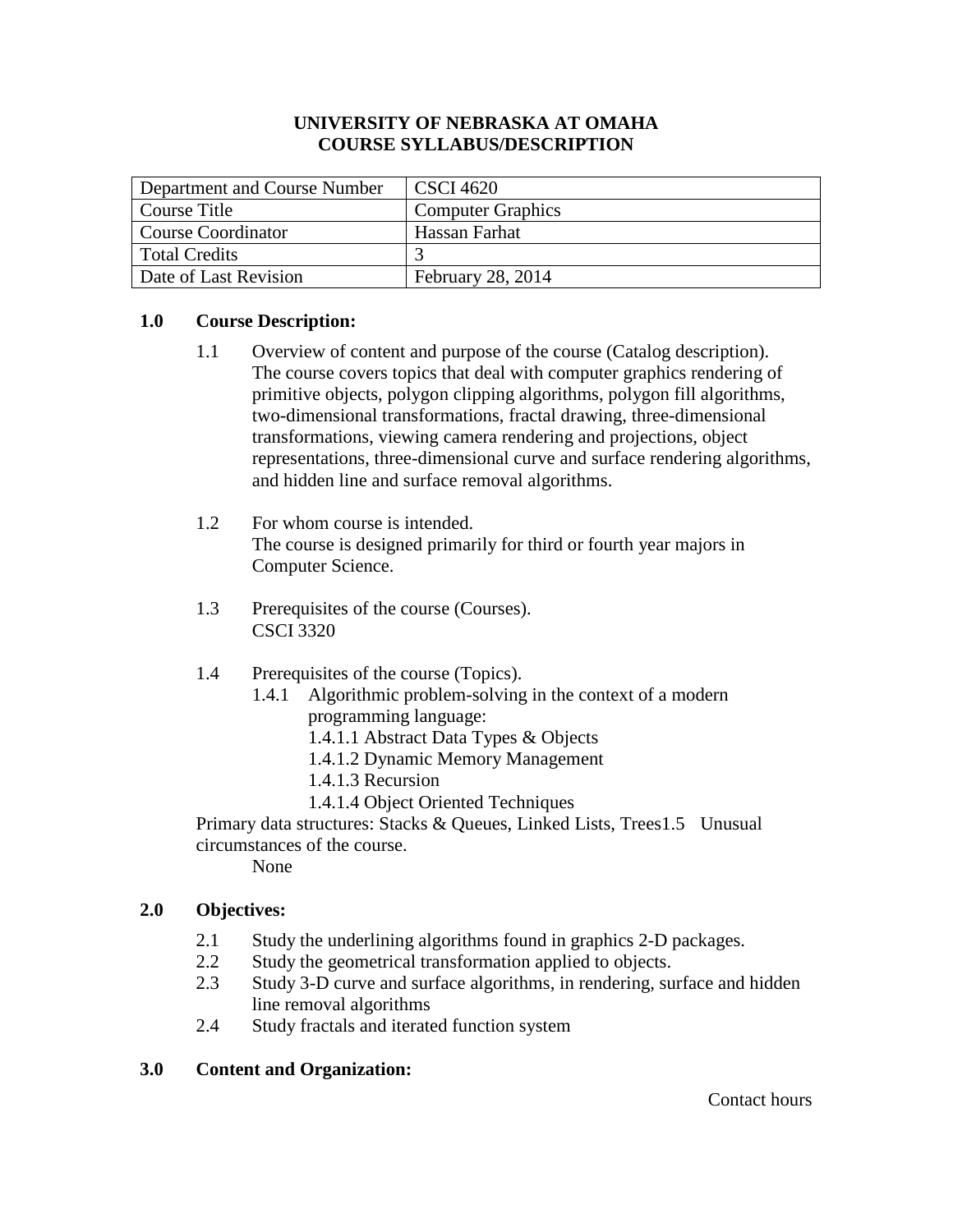|     | 3.1 Introduction to Computer Graphics                       | 3 |
|-----|-------------------------------------------------------------|---|
|     | What is Computer Graphics?                                  |   |
|     | Elements of Pictures created in Computer Graphics           |   |
|     | Polylines                                                   |   |
|     | Text<br>п                                                   |   |
|     | <b>Filled Regions</b><br>$\blacksquare$                     |   |
|     | <b>Raster Images</b><br>٠                                   |   |
| 3.2 | Representation of Gray Shades and Color for Raster Graphics | 3 |
|     | <b>Graphics Display Devices</b>                             |   |
|     | <b>Line Drawing Displays</b><br>ш                           |   |
|     | Raster displays<br>п                                        |   |
|     | Indexed Color and the LUT                                   |   |
|     | <b>Other raster Display Devices</b><br>ш.                   |   |
|     | <b>Hard Copy Raster Devices</b>                             |   |
|     | <b>Graphics Input Primitives and Devices</b>                |   |
|     | Types of Input Graphics Primitives                          |   |
|     | <b>Types of Physical Input Devices</b>                      |   |
| 3.3 | <b>Drawing Figures</b>                                      | 5 |
|     | <b>Getting Started Making Pictures</b>                      |   |
|     | Device-independence Programming                             |   |
|     | Windows-based Programming<br>٠                              |   |
|     | Opening a Window for Drawing                                |   |
|     | Drawing Basic Graphics Primitives                           |   |
|     | <b>Making Line Drawings</b>                                 |   |
|     | Drawing Polylines and Polygons                              |   |
|     | Line Drawing using "moveto()" and "lineto()"                |   |
|     | Drawing Aligned Rectangles<br>п                             |   |
|     | Aspect Ratio of an Aligned Rectangle<br>ш                   |   |
|     | <b>Filling Polygons</b><br>п                                |   |
|     | <b>Other Graphics Primitives</b><br>٠                       |   |
| 3.4 | More Drawing Tools                                          | 5 |
|     | World Windows and Viewpoints                                |   |
|     | The Mapping from the Window to the Viewport                 |   |
|     | Setting the Windows and Viewport Automatically              |   |
|     | <b>Clipping Lines</b>                                       |   |
|     | Clipping a Line                                             |   |
|     | The Cohen-Sutherland Clipping Algorithm                     |   |
|     | Drawing Circles and Arcs                                    |   |
|     | Drawing arcs<br>Using the Parametric Form of a Curve        |   |
|     | <b>Parametric Forms for Curves</b>                          |   |
|     | Drawing Curves Represented Parametrically<br>п              |   |
|     | Superillipses<br>п                                          |   |
|     | Polar Coordinates Shap3es<br>ш                              |   |
|     | 3D Curves<br>ш                                              |   |
|     |                                                             |   |

3.5 Vector Tools for Graphics 4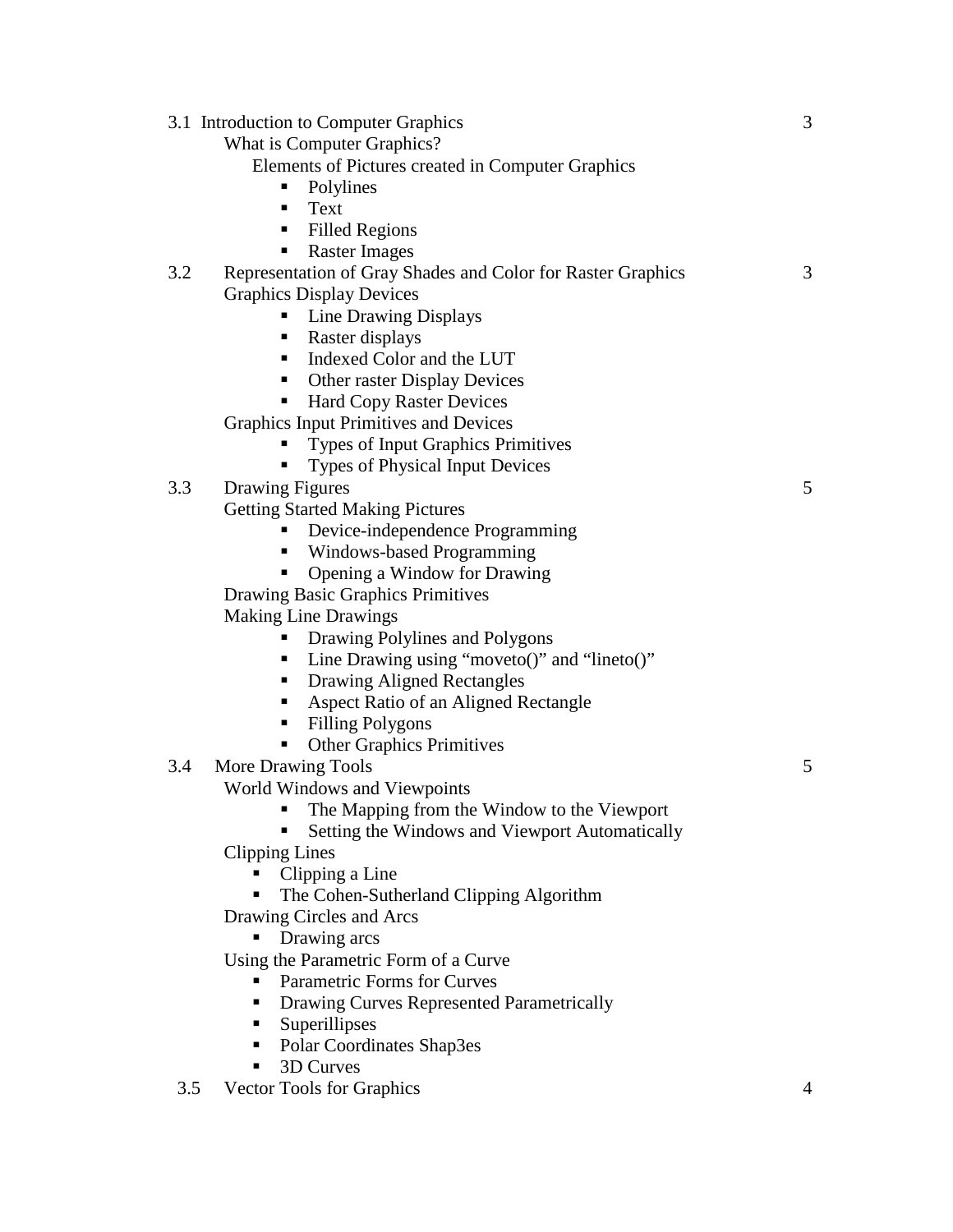**Vectors** 

- Operations with Vectors
- Linear Combinations of Vectors
- The Magnitude of a Vector, and Unit Vectors

The Dot Product

- The Cross Product of Two Vectors
	- Geometric Interpretations of the Cross Product
	- Finding the Normal to a Plane

Representations of Key Geometric Objects

- Coordinate Systems and Coordinate Frames
- Affine Combinations of Points
- Linear Interpretation of Two Points
- **"** "Tweening" for Art and Animation
- **Preview: Quadratic and Cubic Tweening, and Bezier Curves**
- Representing Lines and Planes

Finding the Intersection to Two Line Segments

Intersections of Lines with Planes, and Clipping

- 3.6 Transformations of Objects 5
	- Introduction to Transformations
		- **Transforming Points and Objects**
		- The Affine Transformation
		- Geometric effects of elementary 2D Affine Transformations
		- The Inverse of an Affine Transformation
		- Composing Affine Transformations
		- Examples of Composing 2D Transformations
		- Some Useful Properties of Affine Transformations
		- 3D Affine Transformations
			- The Elementary 3D Transformations
			- **Composing Rotations**
			- Combining Rotations
			- **Summary of Properties of Affine Transformations**

Changing Coordinate Systems

Using Affine Transformations in a Program

Saving the CT for Later Use

3.7 Modeling Shapes with Polygonal Meshes 7

- Introduction to Solid Modeling with Polygonal Meshes
	- Defining a Polygonal Mesh
	- Finding the Normal Vectors
	- Properties of Meshes
	- Mesh Models for Nonsolid Objects
	- Working with Meshes in a Program

Polyhedra

- **Prisms and Antiprisms**
- The Platonic Solids
- Other Interesting Polyhedra

Extruded Shapes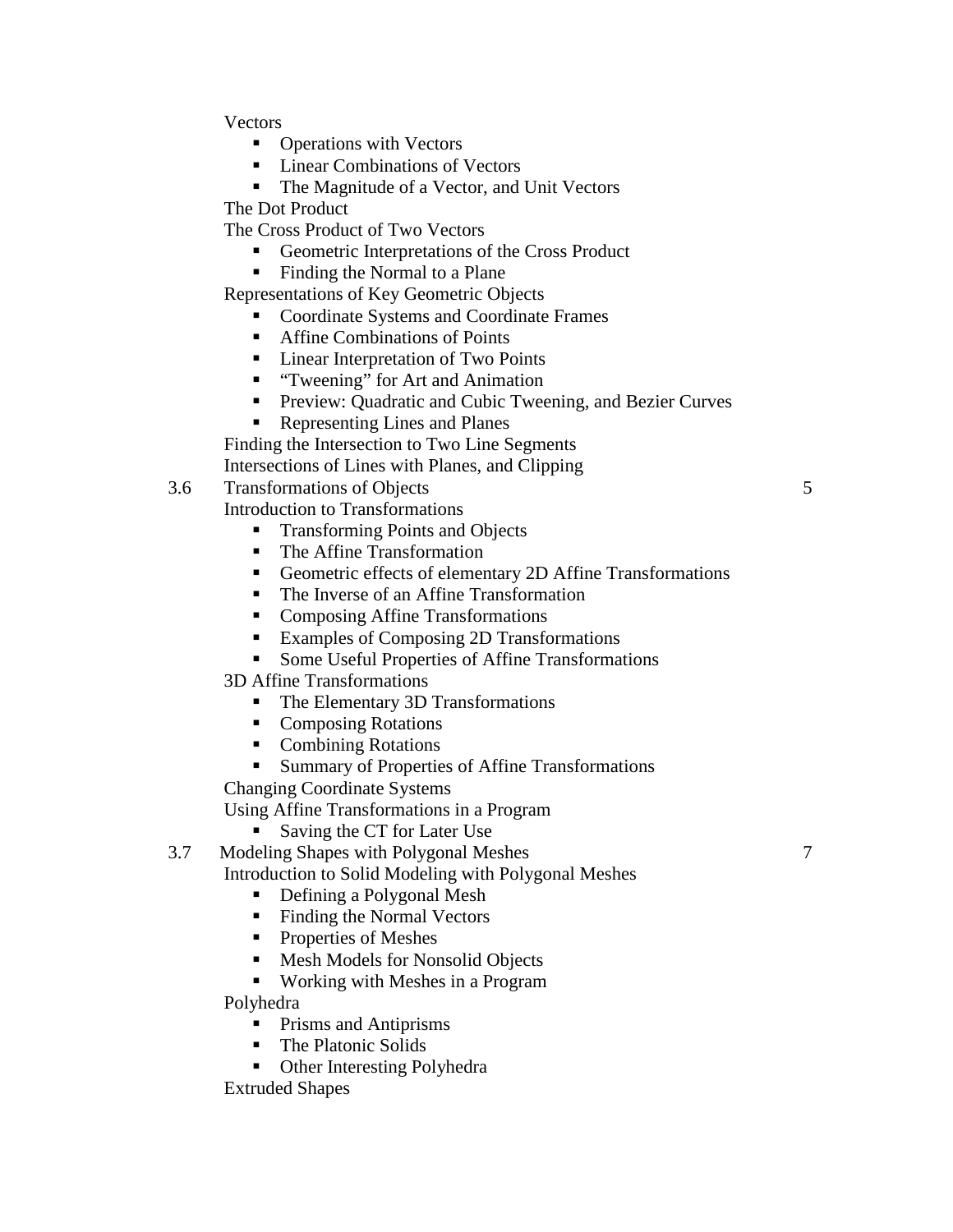- **Creating Prisms**
- Arrays of Extruded Prisms: "Bricklaying"
- Extrusions with a "Twist"
- Building Segmental Extrusions: Tubes and Snakes
- "Discretely" Swept Surfaces of Revolution

Mesh Approximations to Smooth Objects

- Representations for Surfaces
- The Normal Vector to a Surface
- The Effect of an Affine Transformation
- **Three "Generic" Shapes: Sphere, Cylinder, and Cone**
- Forming a Polygonal Mesh for a Curved Surface
- Ruled Surface
- Surfaces of Revolution
- The Quadric Surfaces
- The Superquadrics
- Tubes Based on 3D Curves
- **Surfaces Based on Explicit Functions of Two Variables**
- 3.8 Three-Dimensional Viewing 4

Camera coordinates

- Setting the View Volume
- Positioning and Pointing the Camera

Building a Camera in a Program

**"** "Flying" the Camera

Perspective Projections of 3D Objects

- Perspective Projection of a Point
- **Perspective Projection of a Line**
- Incorporating Perspective in the Graphics Pipeline

Producing Stereo views

Taxonomy of Projections

- One-, Two-, Three-Point Perspective
- **Types of Parallel Projections**

3.9 Rendering Faces for Visual Realism 5 Introduction to Shading Models

- Geometric Ingredients for Finding Reflected Light
- Computing the Diffuse Component
- Specular Reflection
- The Role of Ambient Light
- Combining Light Contributions
- Adding Color
- **Shading and the Graphics Pipeline**
- Using Light Sources in OpenGL
- Working with Material Properties in OpenGL
- Shading of Scenes Specified by SDL

Flat Shading and Smooth Shading

- Flat Shading
- Smooth Shading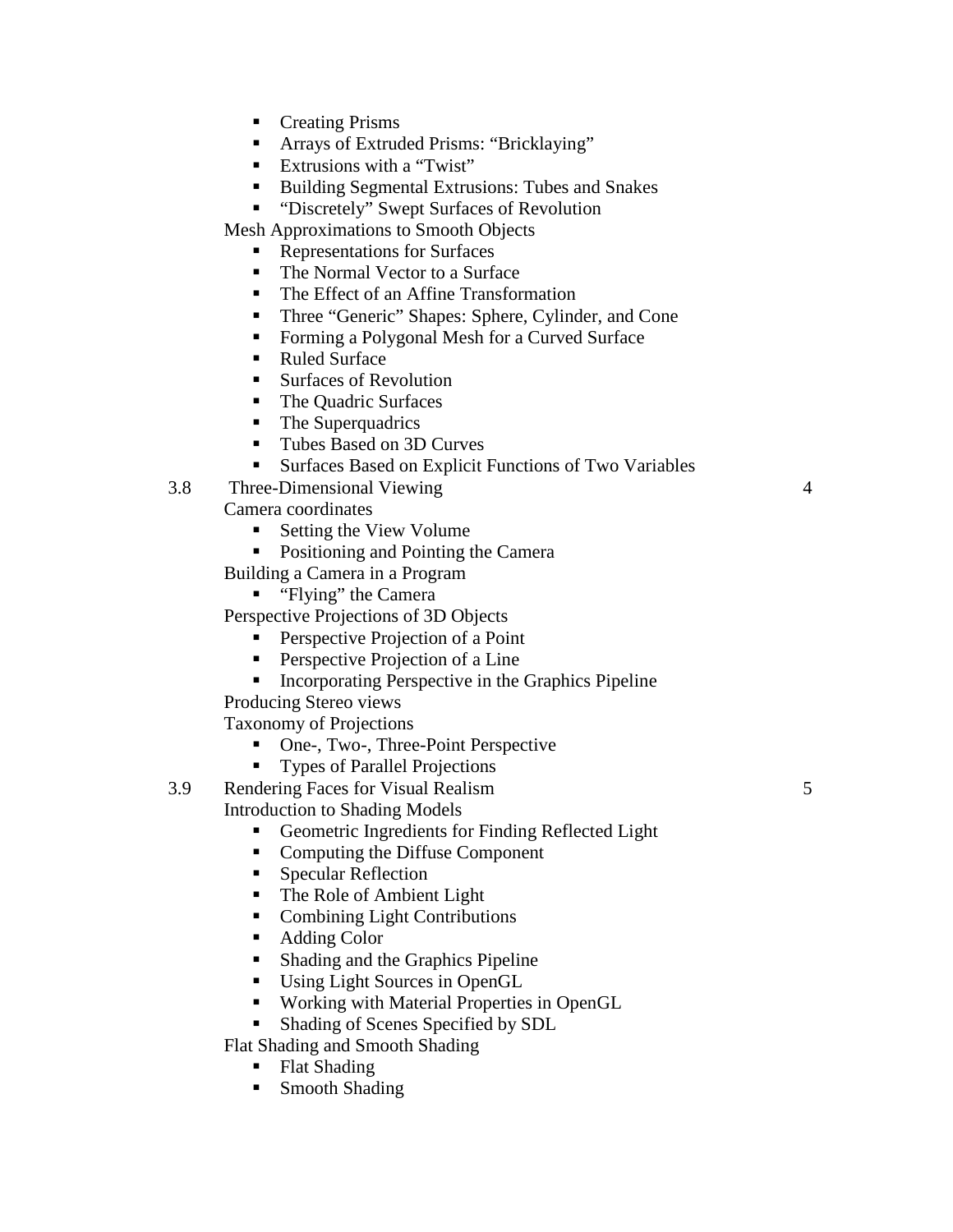Removing Hidden Surfaces

- The Depth Buffer approach
- 3.10 Approaches to Infinity 4

Fractals and Self-Similarity

- Successive Refinement of Curves
- **•** Drawing Koch Curves and Snowflakes
- **Fractional Dimension**

String Production and Peano Curves

- Producing Recursively and Drawing in a Program
- Allowing Branching
- Tiling the Plane
	- **Monohedral Tilings**
	- Dihedral Tilings
	- **•** Drawing Tilings
	- **Reptiles**

Creating an Image by Means of Iterated Functions Systems

- An Experimental Copier
- Some Underlying theory of the Copying Process
- Drawing the k-th Iterate
- The Chaos Game
- Finding the IFS, Fractal Image Compression

The Mandelbrot Set

- **Mandelbrot Sts And Iterated Function Systems**
- Defining the Mandelbrot Set
- Computing whether the point c is in the Mandelbrot Set
- Drawing the Mandelbrot Set
- Some Notes on the Mandelbrot Set

# Julia Sets

- The Filled-in Julia Set Kc
- Drawing Filled-in Julia Sets
- Some Notes on the Mandelbrot Set
- The Julia Set Jc

Random Fractals

- **Fractalizing a Segment**
- Controlling the Spectral Density of the Fractal Curve

# **4.0 Teaching Methodology:**

4.1 Methods to be used.

The coverage will be mainly through lecture homework and program assignments. The program assignments will use any programming language that includes primitive calls to pixel drawing. The assignments are designed to build a simple graphics package.

4.2 Student role in the course.

As part of the evaluation process, the student role may include a detailed presentation of solutions to program assignments.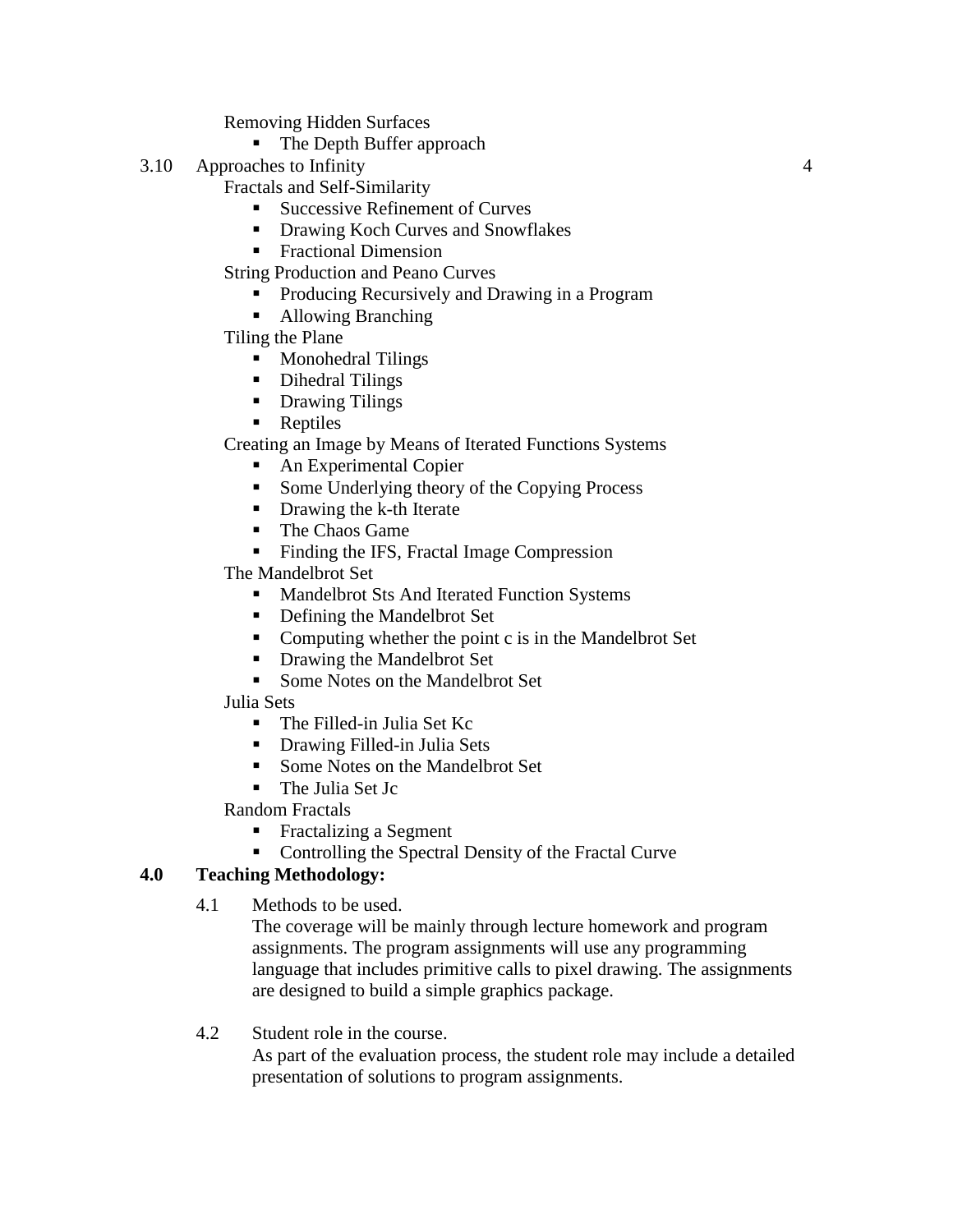4.3 Contact hours. 3 contact hours.

#### **5.0 Evaluation:**

5.1 Type of student projects that will be the basis for evaluating student performance, specifying distinction between undergraduate and graduate, if applicable. For Laboratory projects, specify the number of weeks spent on each project). The grade will be based on a combination of examinations, student

homework, and lab assignments.

5.2 Basis for determining the final grade (Course requirements and grading standards) specifying distinction between undergraduate and graduate, if applicable.

The weights used in determining the final grade may vary, but are typically similar to the following.

| Component           | Grading  |
|---------------------|----------|
| Homework            | 25%      |
| exams               | 35%      |
| Program assignments | $40\%$ . |

5.3 Grading scale and criteria.

| Points    | Grade        |
|-----------|--------------|
| 97-100%   | $A+$         |
| 90-96%    | $\mathsf{A}$ |
| 87-89%    | $B+$         |
| 80-86%    | B            |
| 77-79%    | $C+$         |
| 70-76%    | C            |
| 67-69%    | $D+$         |
| 60-66%    | D            |
| $0 - 59%$ | F            |

#### **6.0 Resource Material**

- 6.1 Textbooks and/or other required readings used in course. D. Hearn, P. Baker, "Computer Graphics, second edition," Prentice Hall, 2011.
- 6.2 Other suggested reading materials, if any. None
- 6.3 Other sources of information.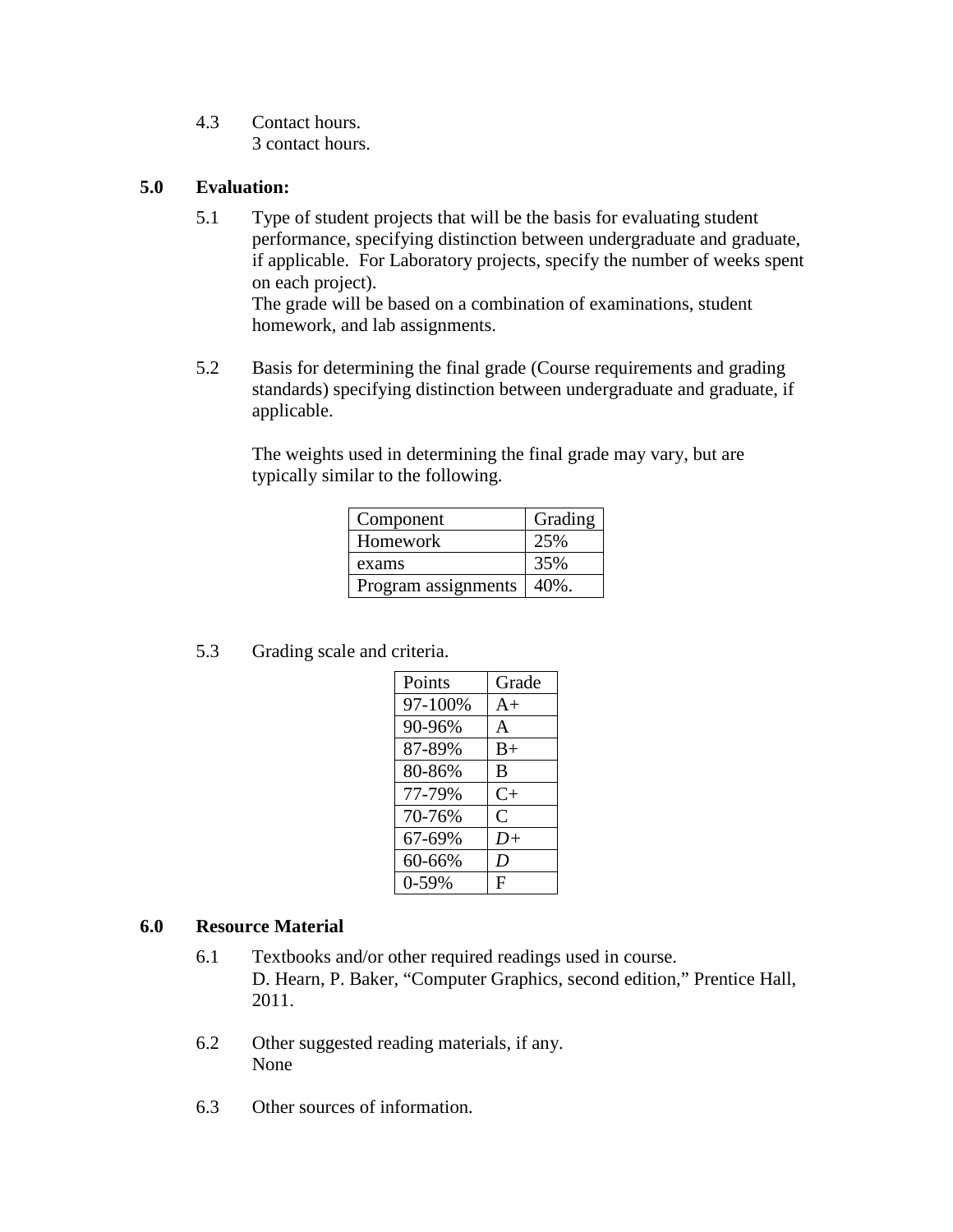None

- 6.4 Current bibliography of resource for student's information.
	- 6.4.1 P. Watt, "The Computer Image," Addison Wesley.
	- 6.4.2 Pavilidis, "Interactive Computer in X," PWS.
	- 6.4.3 Burger, "Interactive Computer," Addison Wesley
	- 6.4.4 Foley, Van Dam, Feiner, Hughes, "Computer Graphics Principle and Practice," Addison Wesley.
	- 6.4.5 E. Angel. "Interactive Computer Graphics, A Top-Down Approach Using OpenGL, 6th edition". Addison Wesley, 2012
	- 6.4.6 E. Angel, "OpenGL, A Primer, 2nd edition", Addison Wesley, 2005.
	- 6.4.7 D. Hearn, M. Baker, W. Carithers, "Computer Graphics with OpenGL, 4th edition", Prentice Hall, 2011.
	- 6.4.8 F. Hill, S. Kelly, "Computer Graphics using OpenGL, 3rd edition", Prentice Hall, 2007.
	- 6.4.9 D. Rogers, J. Adams, "Mathematical Elements for Computer Graphics, 2nd edition", McGraw Hill, 1990.

### **7.0 Computer Science Accreditation Board (CSAB) Category Content (class time in hours):**

| <b>CSAB Category</b>                   | Core | Advanced |
|----------------------------------------|------|----------|
| Data structures                        |      |          |
| Computer organization and architecture |      |          |
| Algorithms and software design         | 40   |          |
| Concepts of programming languages      |      |          |

#### **8.0 Oral and Written Communications:**

Every student is required to submit at least \_\_0\_\_\_ written reports (not including exams, tests, quizzes, or commented programs) to typically \_\_\_\_\_ pages and to make  $\qquad$  oral presentations of typically minutes duration. Include only material that is graded for grammar, spelling, style, and so forth, as well as for technical content, completeness, and accuracy.

#### **9.0 Social and Ethical Issues:**

No coverage

#### **10.0 Theoretical content**

|      |                                                               | Contact hours |
|------|---------------------------------------------------------------|---------------|
| 10.1 | Introduction to Computer Graphics and rendering of primitives | 11.0          |
|      | 10.2 Clipping algorithms and parametric curve drawing         | 5.0           |

10.3 Transformations of Objects 5.0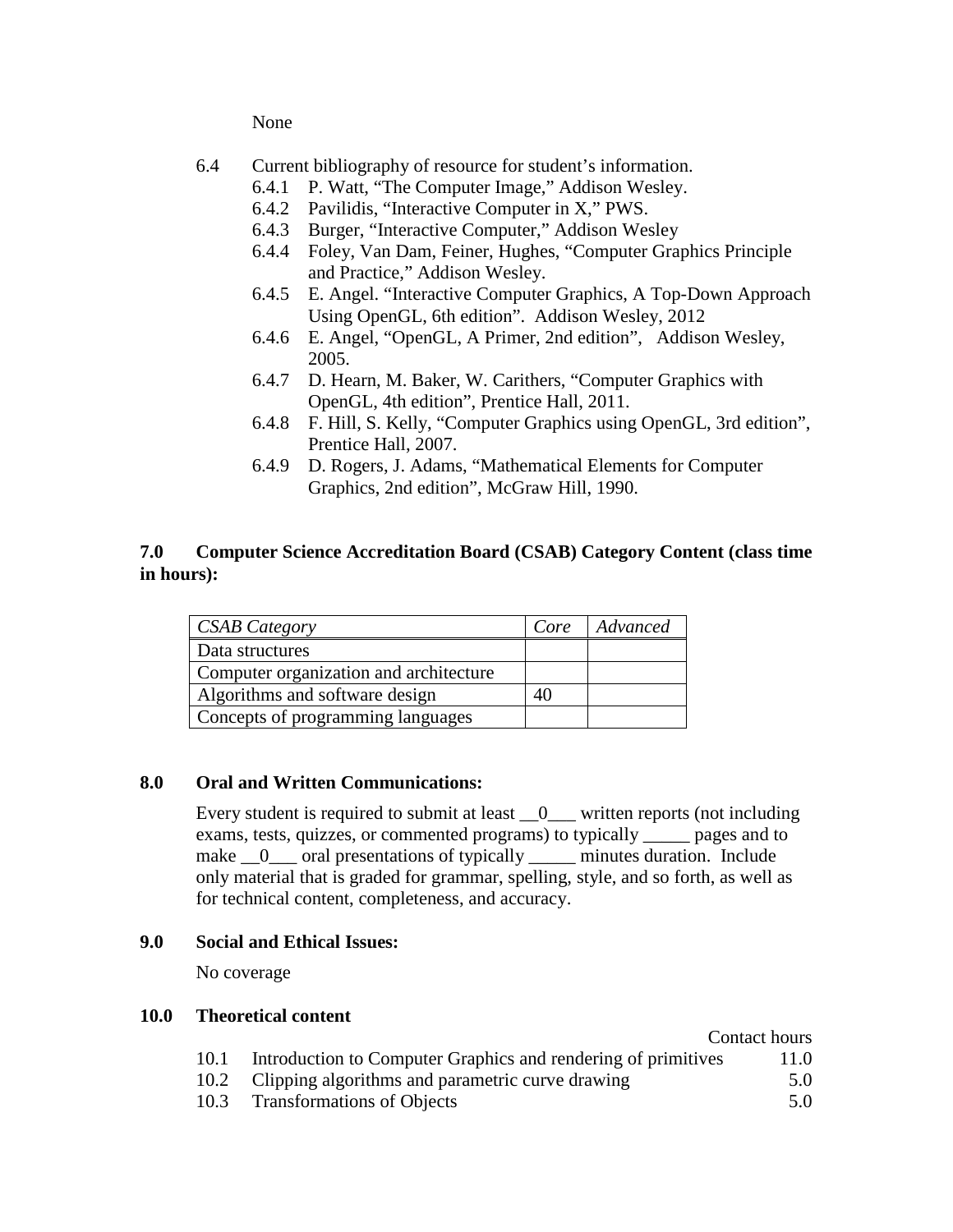| 10.4 Three-Dimensional Viewing             | 5.0 |
|--------------------------------------------|-----|
| 10.5 Modeling Shapes with Polygonal Meshes | 7.0 |
| 10.6 Vector Tools for Graphics             | 4.0 |
| 10.7 Rendering Faces for Visual Realism    | 5.0 |
| 10.8 Approaches to Infinity                | 4.0 |

# **11.0 Problem analysis:**

Students learn to solve graphics rendering problems. The analysis part deals with vector and matrix algebra.

## **12.0 Solution design:**

Students will learn that producing efficient algorithms is an important part of computer graphics.

# **CHANGE HISTORY**

| Date       | <b>Change</b>                           | By whom | <b>Comments</b> |
|------------|-----------------------------------------|---------|-----------------|
|            | $10/30/2002$ Initial ABET version       | Farhat  |                 |
| 06/13/2003 | Cleanup                                 | Wileman |                 |
| 10/13/2008 | Insertion of table mapping course       | Qiuming |                 |
|            | objectives to program outcomes          | Zhu     |                 |
| 2/16/2014  | <b>Updated Resource Material</b>        | Farhat  |                 |
| 2/28/2014  | Updated course description and contents | Qiuming |                 |
|            | and                                     | Zhu     |                 |